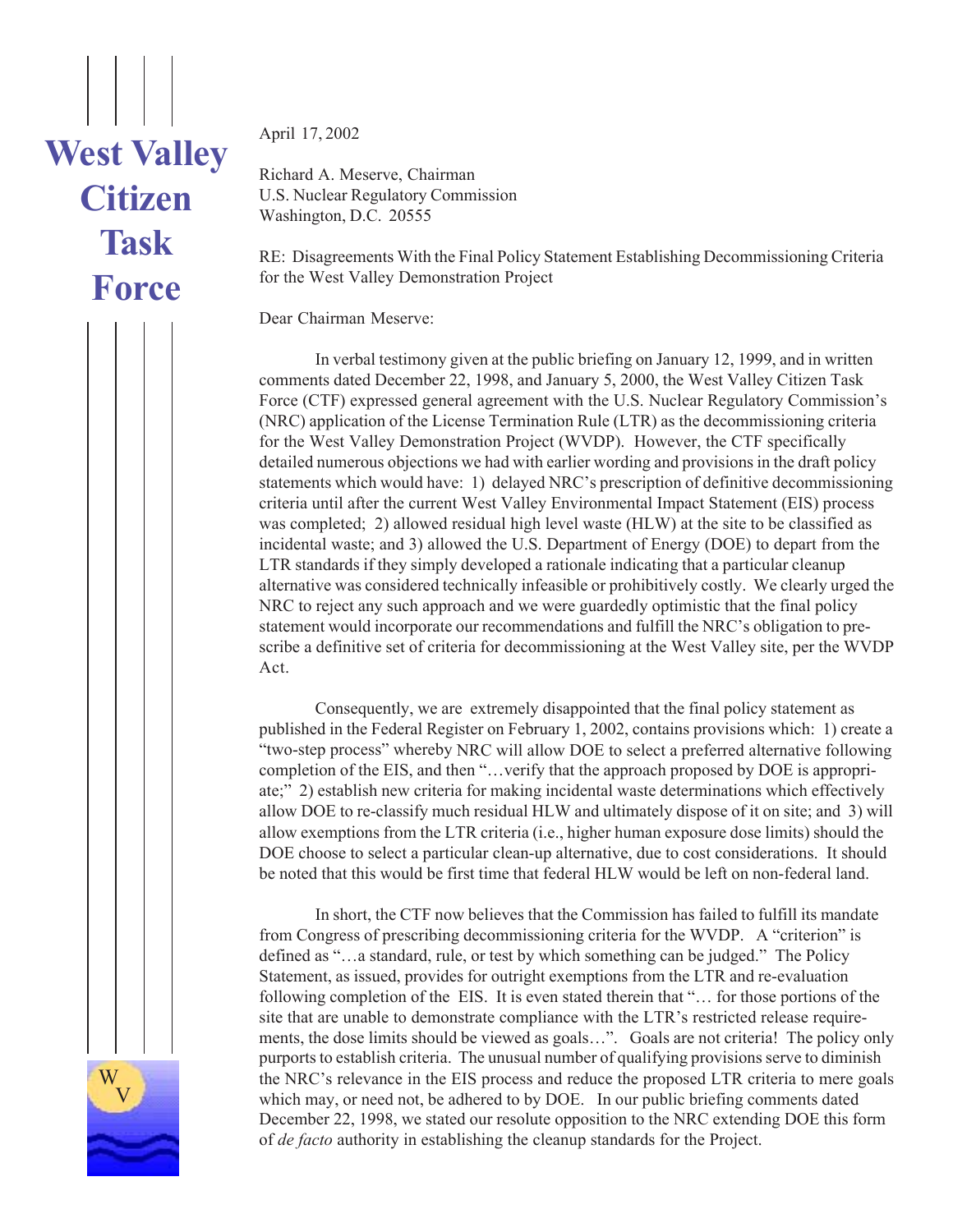We question whether the WVDP Act authorizes the NRC to establish incidental waste determination criteria for the Project. We are increasingly concerned about revised DOE plans to accelerate decommissioning activities when the respective long-term responsibilities of the federal and state governments in the clean up and monitoring of the West Valley site have not yet been established. The CTF, therefore, necessarily opposes any actions which serve to facilitate premature withdrawal of DOE from the Project before all WVDP Act and National Environmental Policy Act (NEPA) obligations are fulfilled. Consequently, we request clarification of the Commission's authority for providing incidental waste determination criteria for West Valley, and documentation of any procedural or public participatory requirements which normally might apply to such an action.

In addition, we request formal definitions of "engineered barriers" and "institutional controls" (ICs) as they relate to the LTR and EIS analyses. As the NRC has previously acknowledged, the West Valley site presents unusual challenges should long-term ICs need to be relied upon as part of the preferred alternative for the site. The Commission indicates in the Policy Statement that it need not conduct an independent environmental review even though the generic EIS supporting the LTR requires that NRC "…conduct an independent environmental review for each site-specific decommissioning decision where land use restrictions or ICs are relied upon by the licensee…". Whether the NRC conducts an independent review or not, we believe it is crucial that formal guidance regarding ICs be issued because of: 1) the LTR dose criteria, should ICs fail; and 2) the presumptive failure of ICs in long-range EIS analyses (i.e. a few hundred years and beyond). Some views on this subject were presented in responses A.6 and B.6 in Section IV (Summary of Public Comments and Responses to Comments) of the Policy Statement, but definitive guidance is clearly necessary to ensure the proper evaluation of alternatives and completion of the EIS.

The CTF appreciates the effort put forth by the Commission and NRC staff over the past several years in developing this policy for West Valley. Unfortunately we cannot agree with the inordinate level of "flexibility" which has been built into the policy. The result is a document which neither ensures an adequate level of protection to local residents and the region, nor provides any definitive limitations on the range of clean-up alternatives which can still be considered by DOE. As the Policy Statement now reads, NRC will render no actual decision regarding any alternative until after the EIS has been completed. Again, we feel that this compromises NRC's integrity and express authority in providing impartial regulatory oversight of DOE activities, and fails to satisfy the Commission's legislated obligation for "prescribing" WVDP decommissioning criteria. Consequently the Final Policy Statement may be subject to a legal challenge, and certainly should be subject to Congressional scrutiny and possible rejection.

We expect the Commission to reconsider their position on this matter to include the consensus views of the community and local governmental interests, as represented by the CTF membership.

Respectfully submitted,

Ein W. Wohles

Eric Wohlers on behalf of the West Valley Citizen Task Force